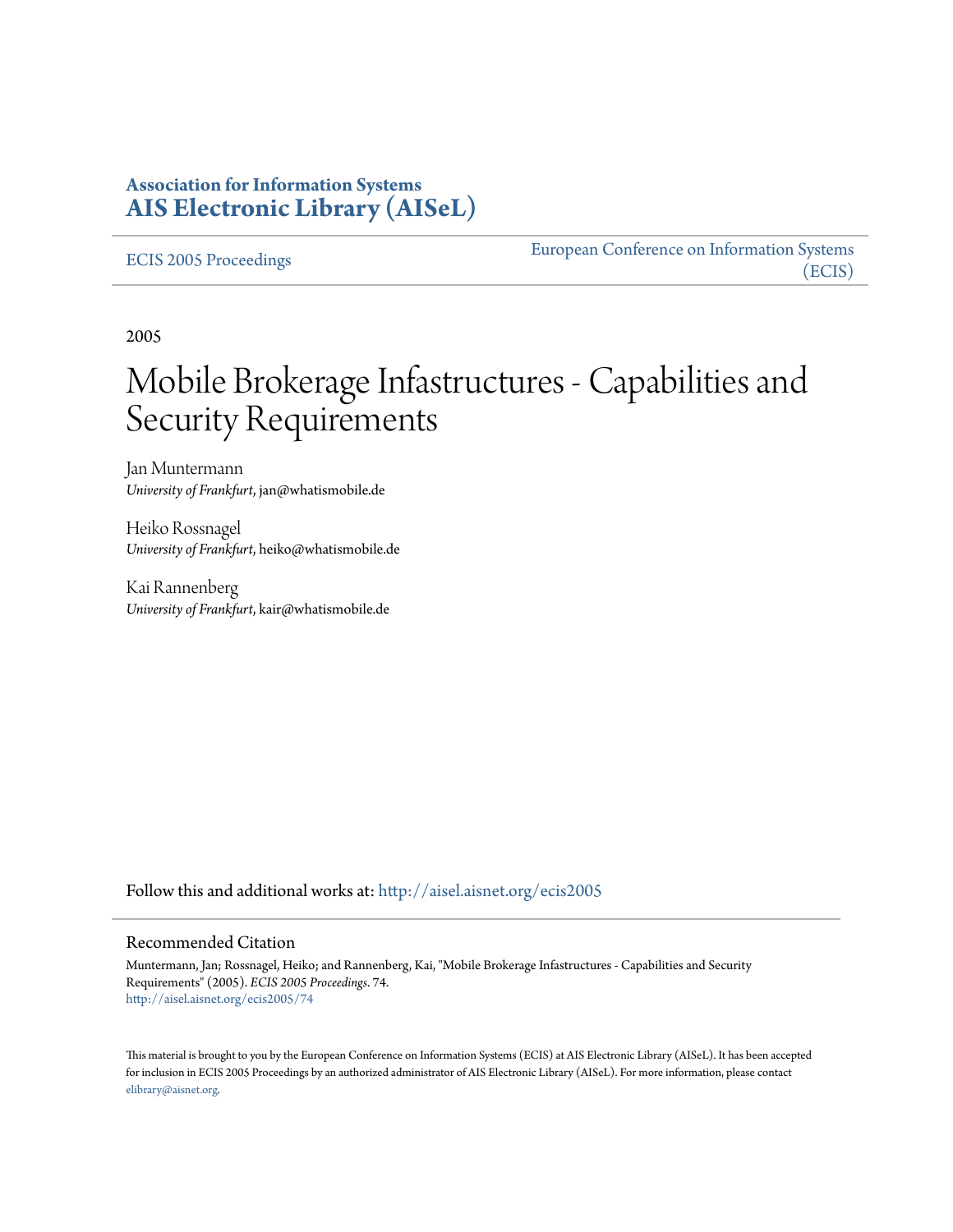# MOBILE BROKERAGE INFRASTRUCTURES – CAPABILITIES AND SECURITY REQUIREMENTS

Muntermann, Jan; Rossnagel, Heiko; Rannenberg, Kai, University of Frankfurt, Gräfstr. 78, 60054 Frankfurt, Germany, [jan|heiko|kair]@whatismobile.de

### Abstract

*This paper investigates the potential of integrated mobile financial information and transaction services which can help private investors in making time-critical investment decisions and portfolio transactions in time. The analysis of intraday stock price reactions following company announcements provides evidence regarding the added value of such services if abnormal price movements can be observed. As efficient capital markets react very quickly to new information available, private investors require combined mobile notification and transaction services. So far, existing concepts can not fulfill these requirements which results from inappropriate implementation of the security mechanisms in order to realize secure and trustworthy processing. After identifying potential weaknesses of current solutions we introduce an adequate system infrastructure which can realize secure information and transaction processing in time by permitting a smart integration of notification and transaction services.* 

*Keywords: Mobile Brokerage, Security Requirements, Service Integration.*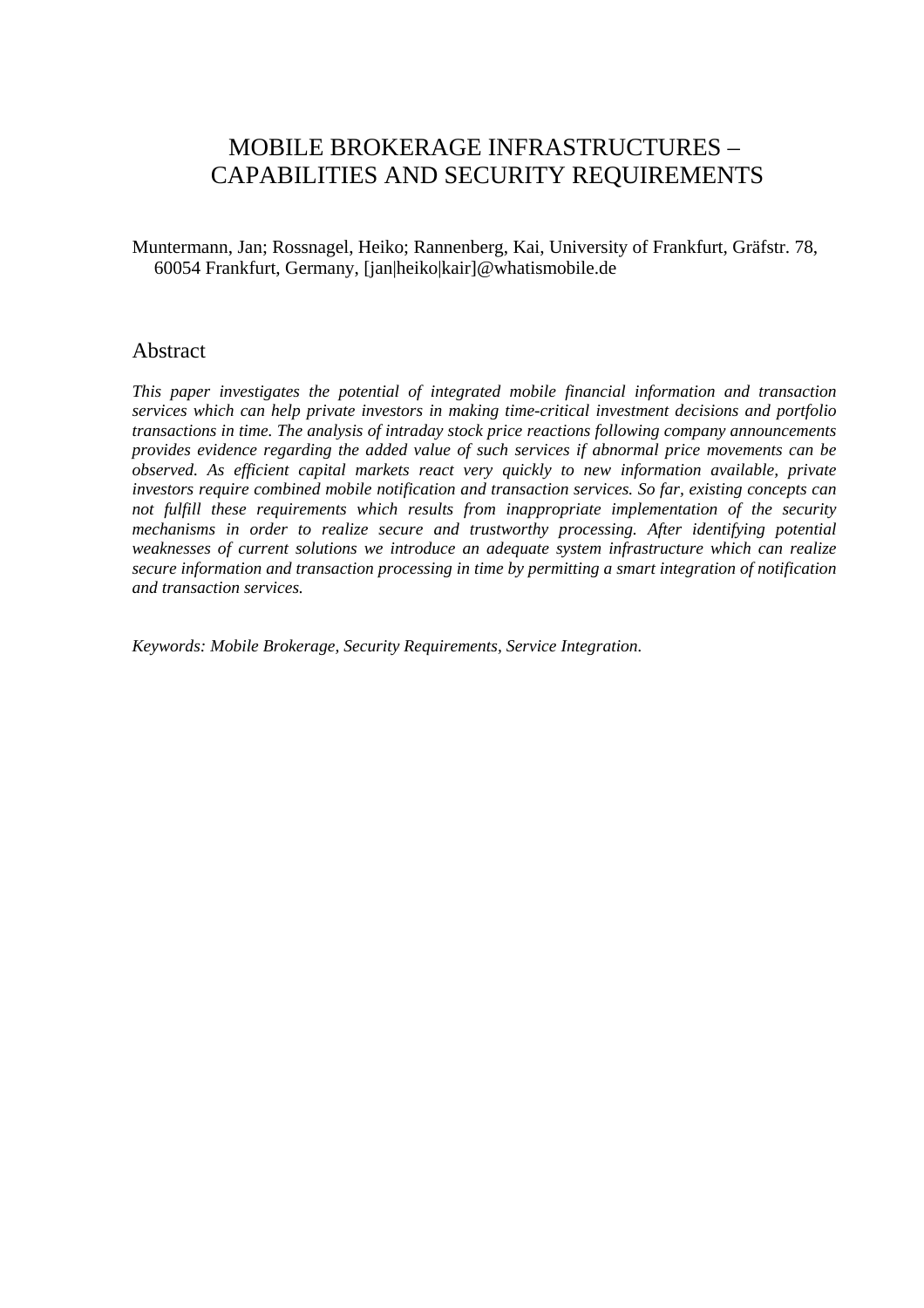# **1 INTRODUCTION**

In recent years, financial services were expected as one of the key commercial drivers for the mobile commerce market (Durlacher Research 1999, Roland Berger 2000, Frost & Sullivan 2002). As we know today, the market development of mobile financial services including mobile banking and brokerage services has not lived up to these expectations. Reconsidering the implementations of mobile financial services available, so far we can find that they are mostly reproductions of their (widely successful) web-based counterparts. This applies accordingly to the used security mechanisms. Consequently, they do not utilize their special features deriving from the mobility and infrastructural aspect. For example checking out the balance of accounts or requesting stock prices might be pastime but does normally not provide added value for customers and using transaction numbers for authorizing transactions while being on the way is inconvenient. As we can see from the success of equivalent online services, customers prefer doing their daily (time uncritical) transactions using online services. E.g. at the end of 2003 nearly eighty percent of all checking accounts at private banks in Germany were online accounts (Bundesverband Deutscher Banken 2004).

In this paper we focus on this missing market success of mobile financial services. Therefore, we analyze a promising application domain (mobile brokerage notification and transaction services) which can provide added value for customers and address the shortcomings of currently used security mechanisms. Watching out for an attractive and suitable application area we find that company announcements can have significant short term price effects on corresponding stock prices. If a private investor holds any stocks of the company, the portfolio value can be affected dramatically. As the resulting price effects can be very promptly and completed within a short time frame, investors should be notified and enabled to react immediately.

In contrast to most of the existing mobile banking services our proposed application domain can not be supported by traditional online services. This domain focuses on a time critical application scenario which should be supported in unexpected situations.

Therefore, we demonstrate the potential added value of the proposed application scenario in section 2 by analyzing intraday stock price reactions following company announcements. This is done by making an empirical analysis using voluminous historical intraday stock price series in order to prove the occurrence of relevant price effects and to demonstrate the time-critical speed of stock price adjustments.

Based on these findings we examine the potentials resulting from an integration of mobile notification and transaction services in section 3. In order to support private investors to react to an unexpected market event, it is necessary to integrate mobile notification and transaction services.

As current implementations seem to focus on security requirements of transaction services only and do not provide the postulated service integration, we analyze application and security requirements of suitable mobile services in section 4.

After introducing a typical implementation concept including typical shortcomings in section 5 we introduce an alternative approach in section 6, addressing the requirements defined.

Finally, in section 7, we summarize our findings and give an outlook regarding further research questions and additional implications concerning the proposed infrastructure.

## **2 INTRADAY PRICE REACTIONS AND REACTION TIME**

In order to prove the application domain of mobile brokerage notification and transaction services we analyze intraday stock price reactions following company announcements. If significant intraday price reactions can be proven, investors should be notified promptly.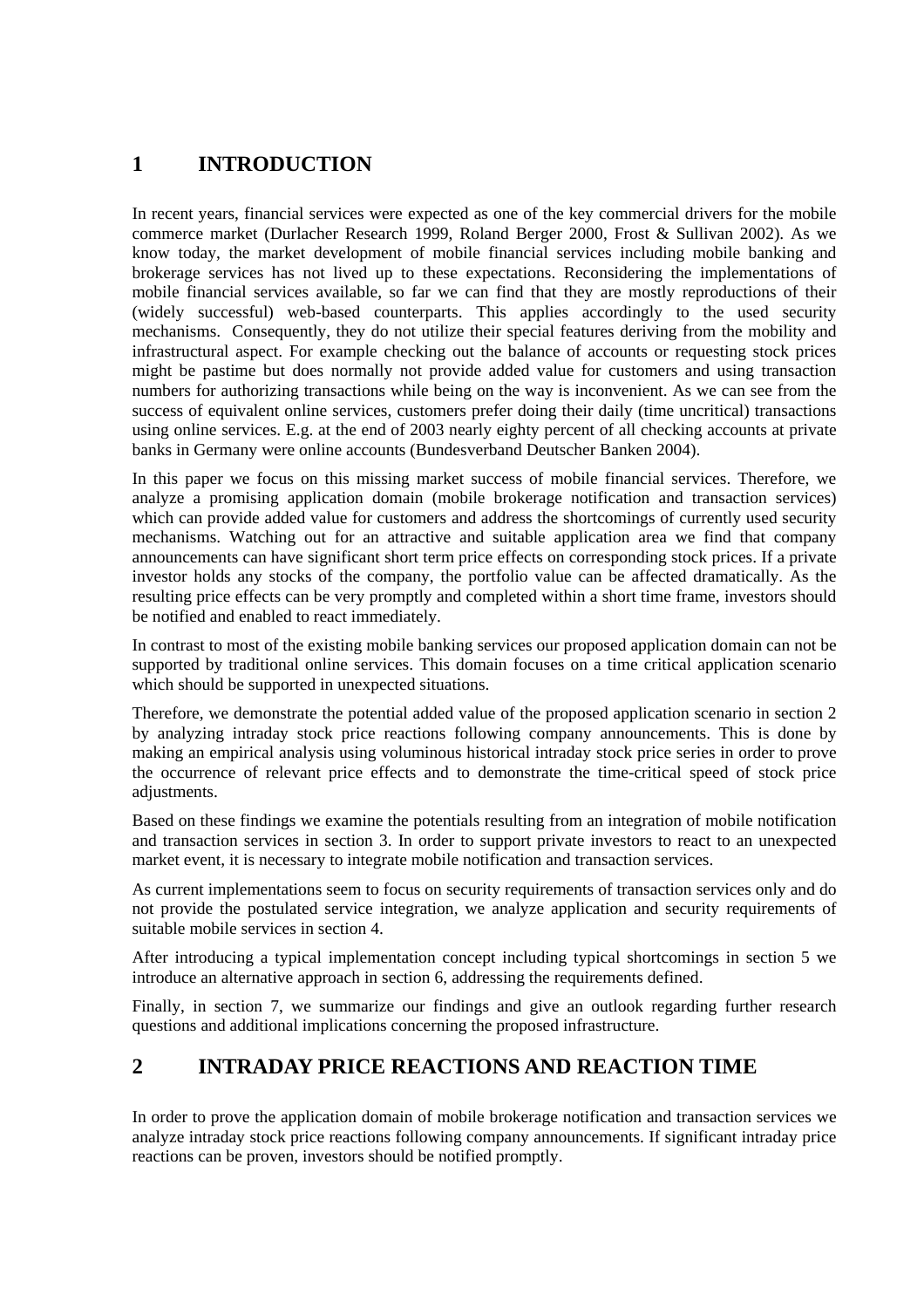Therefore, we formulate a research hypothesis regarding the information content provided by company announcements in order to prove the application domain of mobile brokerage notification services.

*Hypothesis I: Company Announcements cause significant intraday stock price reactions (which uncovers the potential of added value provided by mobile brokerage notification services due to contemporary information supply).*

Furthermore, it is of utmost importance after which time frame the observed price reactions are completed as investors would have to react within this period. Therefore, an analysis of this time frame provides evidence regarding the window of opportunity which opens for a limited period of time only. If investors must react quickly to take the arising opportunity, an integration of mobile notification and transaction services is required. Consequently, we formulate a second research hypothesis.

*Hypothesis II: The observed price effects persist for a short time frame only (a few minutes, up to one hour).* 

This finding would prove the demand for an integration of mobile notification and transaction services including prompt transaction authorization. In order to prove both research hypotheses we analyze the intraday stock price developments following the company announcements.

### **2.1 Price effect analysis**

The analysis covers price effects following company announcements pursuant to §15 of the German Securities Trading Law. Our sample consists of 172 company announcements and covers the time frame between 2003-08-01 and 2004-03-31. The original data sample consists of 1694 company announcements which had to be reduced by several filter rules. First, as we want to observe intraday short-run price effects we discarded all announcements which were not published during stock exchange trading hours. Concentrating on the German capital market we eliminated all announcements of companies whose shares are listed at non-domestic stock exchanges only. To be able to analyze the price effect caused by the announcement we discarded announcements, if a company has published more than one announcement per day (confounding events) and if less than twenty price fixings were available after the announcement date. We begin with the calculation of discrete returns for company *i* at time *t* using intraday prices *P*.

$$
R_{i,t} = \frac{P_{i,t+1} - P_{i,t}}{P_{i,t}}
$$
 (1)

Intraday return of company *i*

The intraday returns are calculated for all existing prices (and companies/announcements) between ten days before and until the announcement day. These calculated returns represent the intraday stock price development of company *i* over a 10 day period.

To isolate the price effect caused by the ad hoc disclosure, these returns have to be adjusted by general market developments, i.e. the corrected return series should only reflect price effects caused by the ad hoc disclosure.

In our work we calculate net-of-market-returns to isolate the announcement effect by applying a single index model (we use the CDAX index which contains all listed domestic companies representing the entire range of the German equity market). This is done for two reasons. First, this model generates better results compared to the mean adjusted returns procedure and secondly it is not outperformed by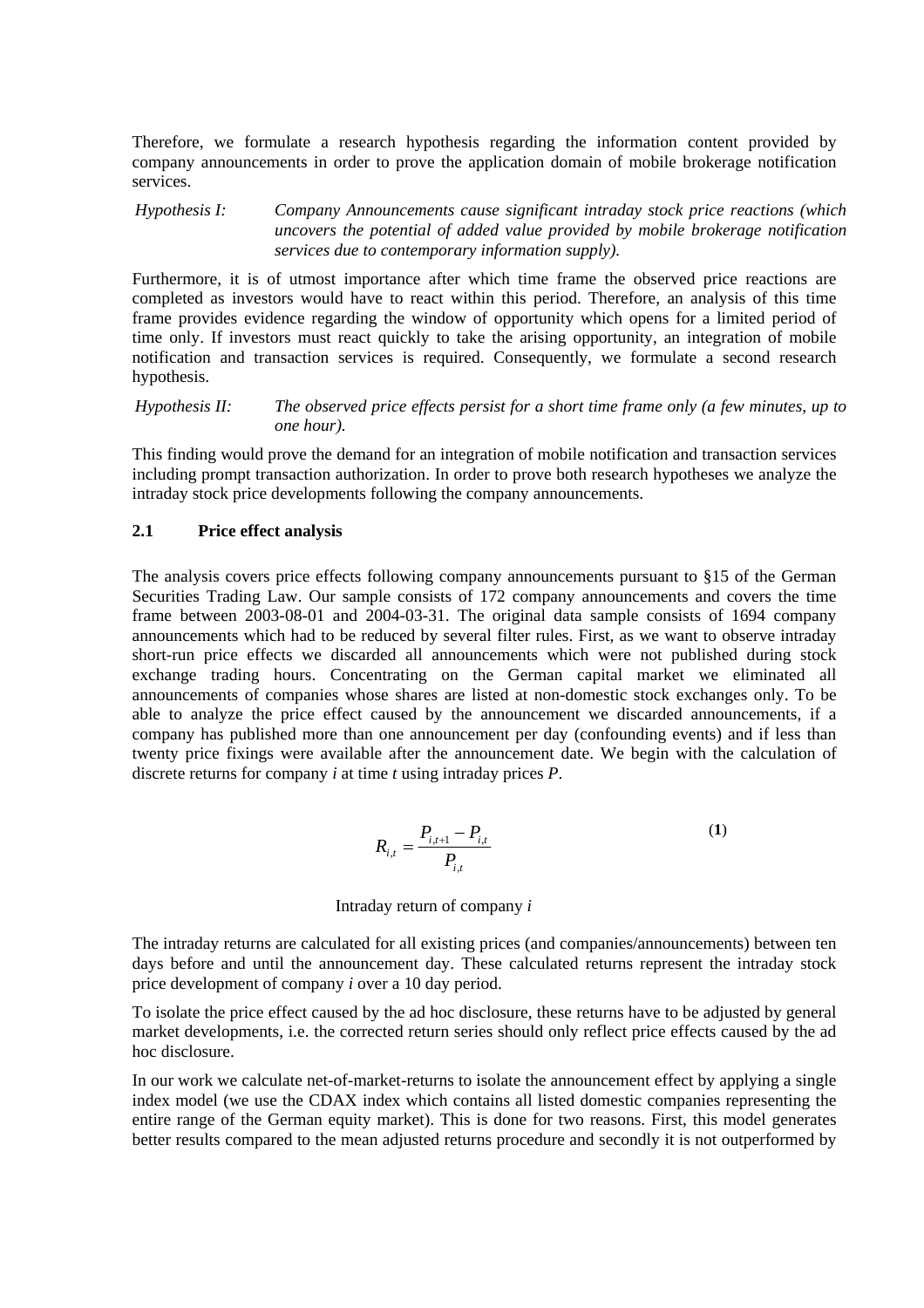the (more complex) OLS market model (Klein and Rosenfeld 2002). These abnormal returns  $(AR_{i,j})$ are worked out by subtracting the index (CDAX) returns from the stock returns *Ri,t*.

$$
AR_{i,t} = R_{i,t} - R_{CDAX,t}
$$
 (2)

#### Abnormal returns (market-adjusted)

As we do not make ex ante announcement classifications, positive and negative announcement effects might neutralize. Consequently we use absolute values of the calculated abnormal returns  $(AAR_i)$ . These returns can not be used for any statistical tests, because the sum of absolute values will always be significantly positive with high probability. For that reason we adjust these absolute returns by an average abnormal return which can be observed when no announcement is published. These average absolute abnormal returns (*AAARi*) cover the period between ten days before and two days before the announcement day. The day prior to the announcement is excluded as these prices might be affected by insider trading or anticipation effects.

$$
A A A R_i = \frac{\sum_{t=1}^{T} |A R_{i,t}|}{T}
$$
 (3)

Average absolute abnormal returns

The absolute abnormal returns of the time intervals to be analyzed are corrected by these averages.

$$
C A A R_{i,t} = |AR_{i,t}| - A A A R_i \tag{4}
$$

#### Corrected absolute abnormal returns

In comparison to Carter and Soo (1999) this *CAAR* can be interpreted easily because we do not standardize equation 4. The *CAAR* is the part of the absolute abnormal returns lying above an average which can be observed when no announcement is published.

For the statistical tests we calculate cumulated corrected absolute abnormal returns *CCAAR<sub>t1,t2</sub>* for the price fixings following the announcement.

$$
CCAAR_{t1,t2} = \sum_{t=t1}^{t2} CAAR_{i,t}
$$
 (5)

Cumulated corrected absolute abnormal returns

In order to prove our two hypotheses we calculate  $CCAAR<sub>t1,t2</sub>$  for the sequential time frames  $(t1,t2)$  =  $(1,2)$ ,  $(3,5)$ ,  $(6,10)$ ,  $(11,15)$  and  $(16,20)$ . These *CCAAR<sub>tL12</sub>* were calculated for each time frame and ad hoc disclosure and are used for our statistical tests.

$$
H_0: E(CCAAR_{t1,t2}) = 0
$$
  
vs.  

$$
H_1: E(CCAAR_{t1,t2}) > 0
$$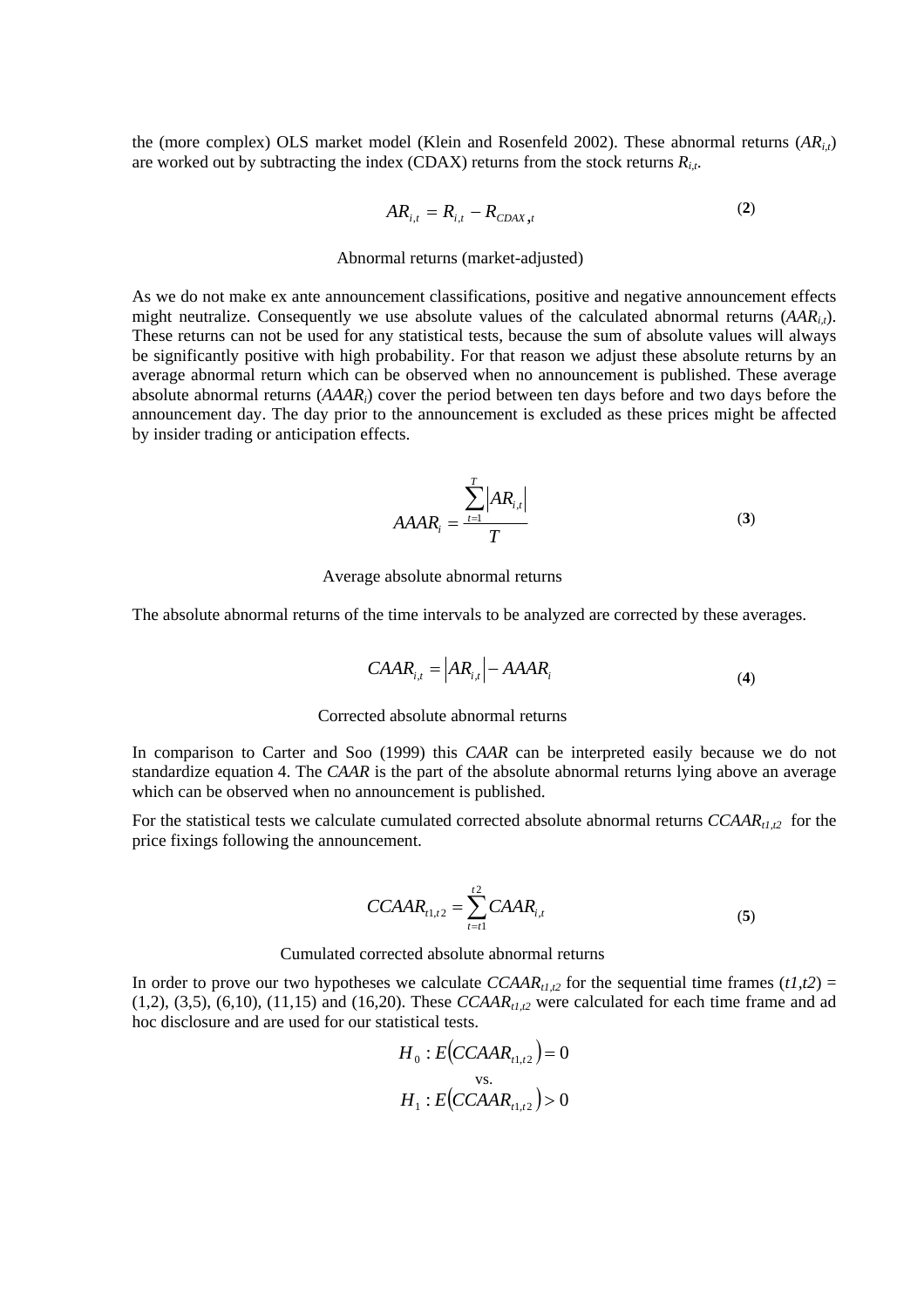If we can reject  $H_0$  for a time frame at a certain significance level we can show significant price reactions within this time frame.

### **2.2 Empirical results**

In order to prove our first research hypothesis "Mobile brokerage notification services provide added value if significant intraday stock price reactions following by company announcements can be observed" we perform t-tests for each time frame.

|                        | Mean      | t-value  |
|------------------------|-----------|----------|
| $CCAAR_{12}$           | 0.0359    | $5.34**$ |
| $CCAAR_{3.5}$          | 0.0100    | 1.88*    |
| $CCAAR_{6,10}$         | 0.0077    | 0.93     |
| CCAAR <sub>11.15</sub> | 0.0005    | 0.06     |
| CCAAR <sub>16.20</sub> | $-0.0043$ | $-0.58$  |

\*\* indicates significance on the 1% level; \* on the 5% level

*Table 1. Intraday price reaction following by company announcements* 

Table 1 illustrates that we can detect significant abnormal price reactions for the two sequential time frames (1,2) and (3,5). Consequently, we can corroborate hypothesis 1 as this price reaction asks for notification of the investors.

Furthermore, we can show that the price reaction is completed within the first 5 price fixings following the publication. Depending on the trading volume of each stock these five price fixings occur within different time frames (measured in minutes). Figure 1 presents the distribution regarding how many minutes correspond with the first five price fixings.



*Figure 1. Time conversion of the first five price fixings (n=172)* 

Figure 1 illustrates that nearly 80% of the first five price fixings can be observed within the first 30 minutes following the publication (arithmetic mean of 23.2 minutes). As this period of time opens a short window of opportunity for investors we can corroborate our second hypothesis "An integration of mobile notification and transaction services, including prompt transaction authorization, is required if observed price effects persist for a short period of time only".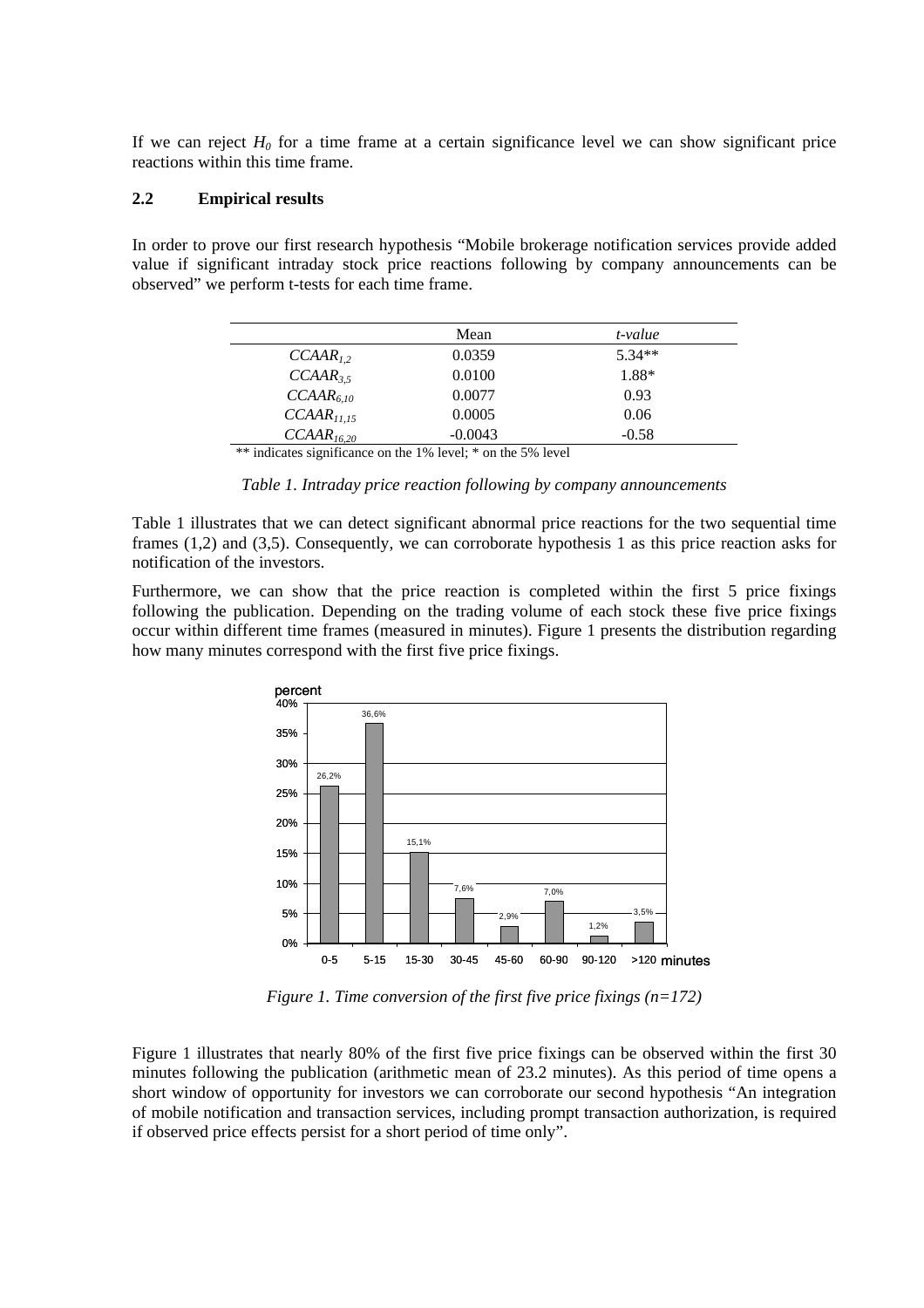Consequently, an intelligent integration of the notification services with the transaction services is required or the investor will not be able to benefit from the notification service.

Furthermore, an investment decision has to be made when the investor decides that the announcement requires portfolio transactions. The analysis of intraday price reactions has shown that there is a maximum of approximately a few minutes up to half an hour time to react after which the price reaction is completed. Consequently, notification and transaction services have to be integrated services enabling investors to react promptly as the available time is required for the evaluation of the investment decision to be made by the investor.

# **3 POTENTIALS OF MOBILE BROKERAGE SERVICE INTEGRATION**

The potentials of mobile notification services are quite obvious considering the price effects analyzed in section 2. Using mobile notification services enables private investors to be informed permanently about relevant market events without observing the market development continuously. The addressed notification services can improve the level of information of private investors significantly and can put them on level playing field with their institutional counterparts who observe all portfolio relevant market news continuously.

Solely increasing the level of information by mobile notification services will not lead to prompt investment success. Furthermore, investors must be empowered to perform necessary transactions in time or they will not be able to take advantage of the better information situation. Consequently, a stringent service integration of mobile notification and transaction services is required which can not be fulfilled by existing concepts. This constraint arises from the fact that security requirements are addressed in a wrong way. These existing implementations are designed to achieve security but not application requirements. Therefore we analyze general security and application requirements for the proposed notification and transaction services in the next section to be able to derive an alternative approach in order to bring these security requirements in line with the application requirements (stringent integration of notification and transaction services).

### **4 SECURITY AND APPLICATION REQUIREMENTS**

It is essential for the investor that the whole process, starting with the notification and leading to a possible transaction, is as little time consuming and as much convenient as possible. This would enable the investor to spend most of the available time for the decision making. Therefore, we formulate an application requirement.

*Requirement I: The complete process of notification and transaction services has to be as little time consuming and as much convenient as possible.*

Since investors use a great variety of different mobile devices the service provider should have an interest to design the service as compatible as possible to most devices. Therefore, we formulate another application requirement.

*Requirement II: The notification and transaction services should be useable with (almost) any mobile phone on the market.*

Because of the short time span in which the investor has to react to the notification it is not possible to crosscheck the received information. Therefore, the notification service has to provide a way to ensure the integrity and authenticity of the notifications. Otherwise, a potential attacker could alter notification messages or create false notification messages that could lead to false decisions by the investor. It is also important that the notification does not get lost or delayed (availability is the corresponding property). Consequently, we formulate a third requirement which should be fulfilled by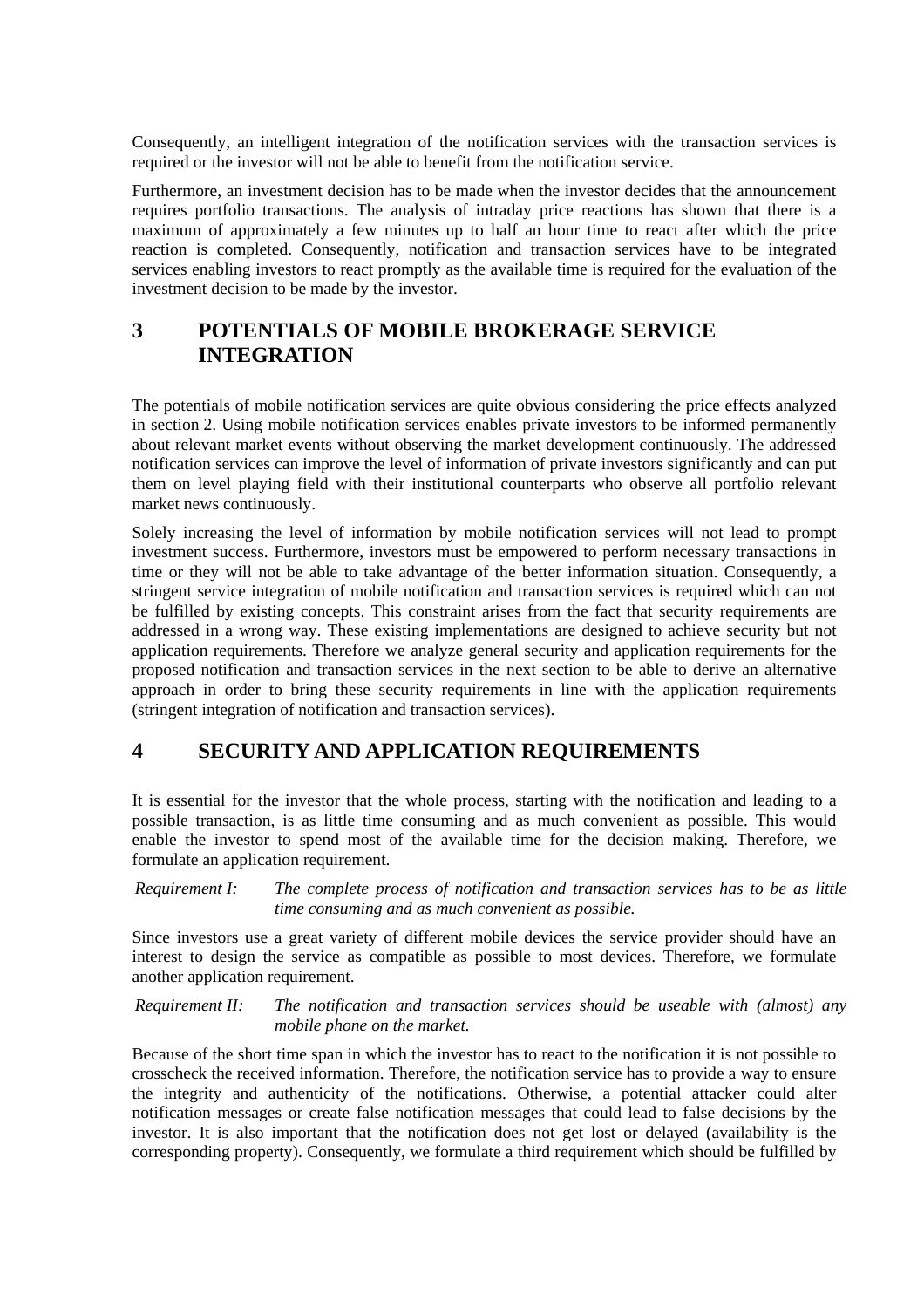the notification service. Obviously, the notification service on its own cannot guarantee fulfillment of any of these requirements (e.g. when communications are interrupted or tampered within parts of the network outside of its control), but it is important that the user knows about the state of the message he gets.

*Requirement III: The notification service has to provide means to ensure that violations of the integrity or authenticity of the notification message can be detected by the receiver and to ensure that the message reaches the investor in time.*

The linked transaction services should also provide integrity and accountability of the process. In addition, the communication between the investor and the online broker should be confidential. Consequently, we formulate a security requirement for the transaction service.

*Requirement IV: The transaction service should provide availability, integrity, accountability and confidentiality.* 

Based on these requirements we formulate a research hypothesis regarding the security of the system infrastructure.

*Hypothesis III: A solution using a smart card (e.g. SIM) with electronic signature functionality will be at least as secure as current approaches*

With regard to service integration and service convenience we formulate a fourth research hypothesis.

*Hypothesis IV A smart card based approach can provide better integration of mobile notification and transaction services than current approaches and is consequently more adequate for the introduced application domain.*

In the following section we will analyze current approaches of mobile brokerage information and transaction services with regard to our requirements. We will then propose an infrastructure with the aim of corroborating our hypotheses.

## **5 CURRENT APPROACHES**

Current mobile brokerage services are usually implemented like traditional online brokerage services. Figure 2 illustrates such a system.



*Figure 2. Notification and transaction system infrastructure (current)* 

After the publication of the company announcement the investor receives a SMS notification with the relevant information. The investor will then use the browser of his mobile device to connect to the transaction server and enters the login data (e.g. account number) and a personal identification number (PIN). Now the investor is able to perform transactions but has to confirm every single one with a transaction number (TAN).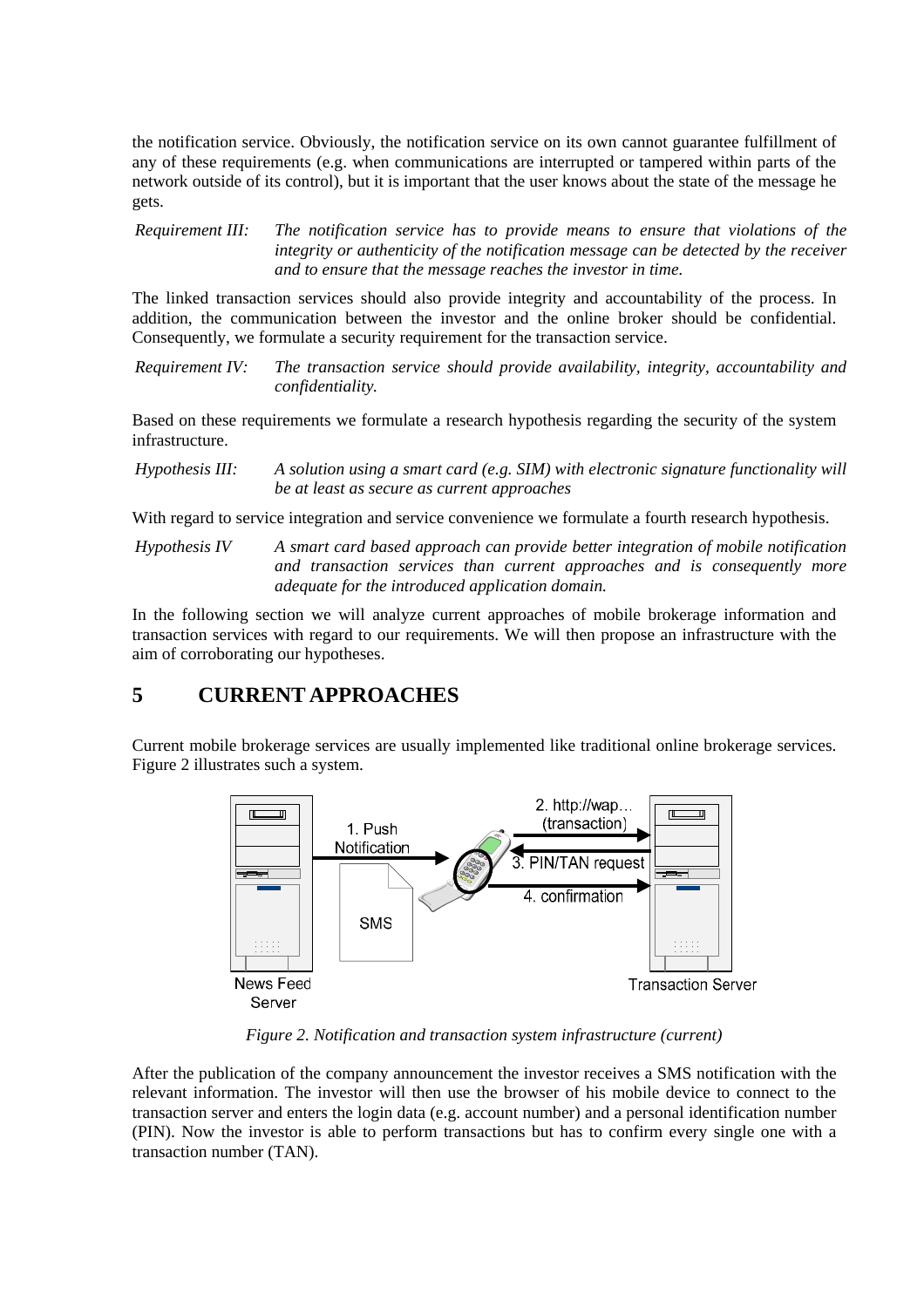This solution does not fulfill Requirement III. The SMS message containing a relevant notification does not provide any protection of integrity or authenticity. A potential attacker will be able to pose as the news feed server sending false notifications (GSMBox 2004). Since the notification is sent via SMS there is no guaranteed delivery (Schiller 2003).

It is very inconvenient for the investor to enter a transaction number while being pressed for time. Furthermore, the investor has to carry a list of TANs at all times in order to be able to react to incoming notifications. This increases the risk of potential theft or loss of the TAN list.

Therefore, we conclude that despite being time efficient as possible it does not fulfill Requirement I. The German bank Postbank AG offers a service called mobile TAN (mTAN) that offers the investor the possibility to request a TAN online that will be send to the investor via SMS (Deutsche Postbank AG 2004).

Using this solution the investor is able to react to incoming notification messages even if the TAN list is at a different location than the investor. However, this solution remains to be rather inconvenient since the investor has to order the mTAN online and after receiving the corresponding SMS has to switch from the brokerage application (most likely a WAP browser) to the SMS client. Then after memorizing the mTAN the investor has to switch back to the brokerage application, wasting valuable amounts of time. Furthermore, this service adds a new security risk. The SMS containing the mTAN could be intercepted by a potential attacker (because it is a plain text message) and could be used to damage the investor's portfolio status or perform unwanted transactions. However, the PIN/TAN solution does fulfill Requirement II, because no additional software has to be used. Only a browser is needed and almost all current mobile phones offer at least a WAP-browser (Forrester Research 2003).

Most of the current mobile brokerage providers use Wireless Transport Layer Security (WTLS) and/or Secure Socket Layer (SSL) to encrypt the data transfer between customers and their transaction servers. These standard encryption protocols are commonly used and should provide the necessary amount of data confidentiality. The PIN/TAN authentication method ensures that someone with knowledge of the PIN and one of the TANs has ordered the transaction made. The investor is supposed to keep the PIN and all TANs confidential. Therefore, the PIN and TANs should only be known by the investor and the online broker. One could argue that this is sufficient support of accountability, but the investor has to trust the service provider. An attacker located inside the service provider with access to the TANs could initiate unwanted transactions. There is also no way of ensuring the integrity of the ordered transaction. A rogue employee of the service provider could be able to alter the order made by the investor. Other problems can arise from the stateless interaction paradigm of the web (Shegalov, Weikum, Barga and Lomet 2002). Therefore, we conclude that Requirement IV is only partially met by current mobile brokerage services.

### **6 PROPOSED INFRASTRUCTURE**

The infrastructure we are going to propose is based on the assumption that the investor is using a SIM card that is capable of creating electronic signatures. The technology for such SIM cards exists but has not gained much market penetration so far. The WiTness project (European IST Project 2004) sponsored by the European Union has developed such a SIM card that is capable of creating RSA signatures (Rivest, Shamir and Adleman 1978) and also provides 3DES encryption. Using such a SIM card the investor can register his public key at the online broker and can obtain a copy of the public key of the notification service provider. Having defined the necessary premises we can now propose the following infrastructure that is illustrated in Figure 3.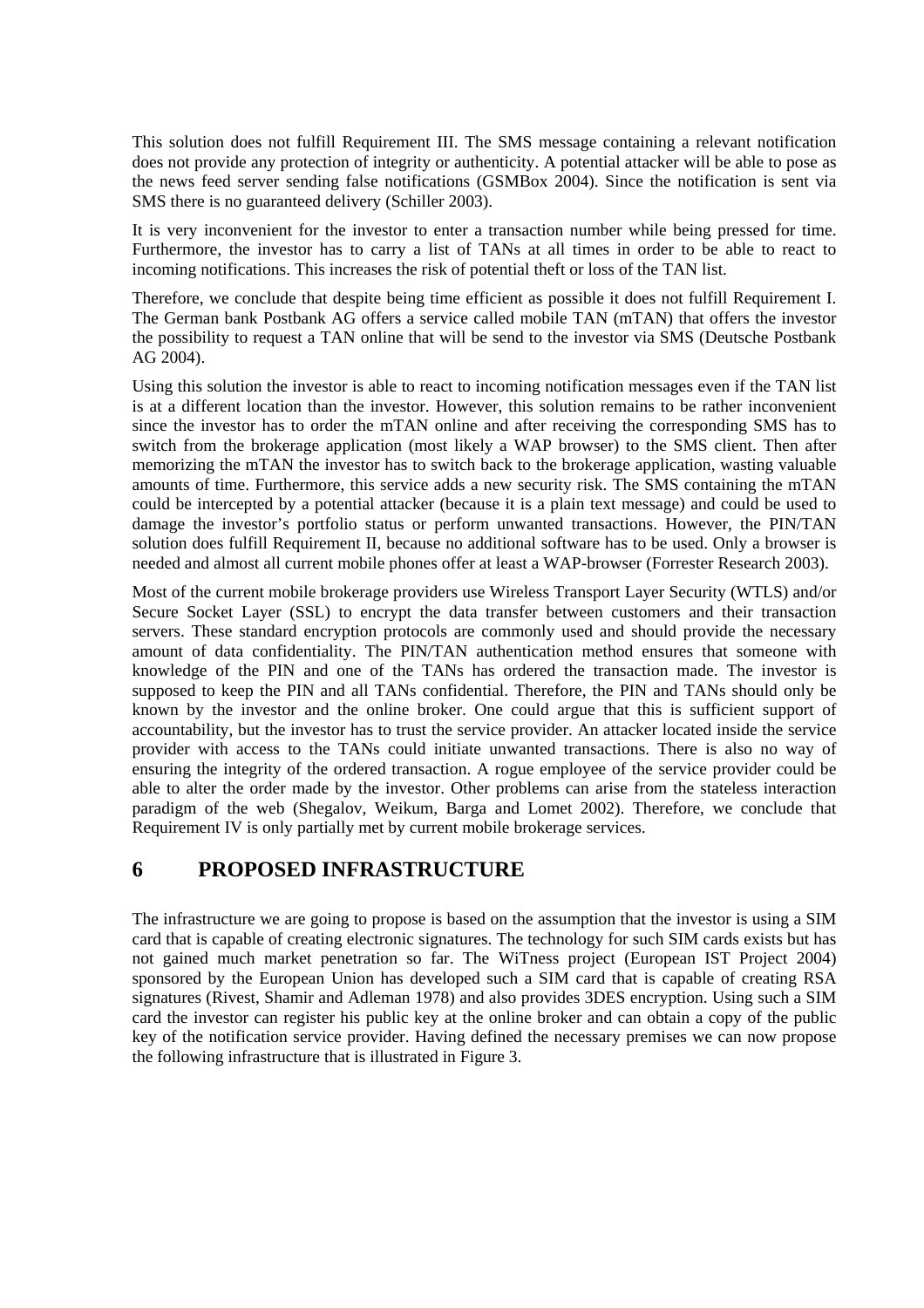

*Figure 3. Notification and transaction system infrastructure (proposed)* 

Our goal is to achieve as many of the application and security requirements defined in section 4 as possible. Therefore, we propose an implementation using the SIM Application Toolkit (SIM AT) which also ensures compatibility to almost all mobile phones. Using SIM AT for supporting secure transaction services has been proposed in the past (Guthery and Cronin 2002) but these existing application scenarios do not provide added value which can be achieved by focusing on promising application domains (e.g. enabling investors to react to relevant events in time) and smart integration of mobile notification and transaction services.

When a company makes an announcement during stock exchange trading hours the news feed server creates a notification SMS and sends it to the SIM AT application running on the mobile device of the investor (European Telecommunications Standards Institute 1992). The SMS is electronically signed with the private key of the service provider. After receiving the signed push notification the application can check the integrity and authenticity of the notification by verifying the signature. If the signature is valid the investor starts his brokerage client. After making an investment decision the investor connects to the transaction server and enters a PIN for user authentication. If required, the investor performs a stock order which is electronically signed by the SIM AT application using the digital signature functionality of the SIM AT application (European Telecommunications Standards Institute 1999). In order to confirm this signature the investor has to enter a signature PIN. The transaction server verifies the signature and completes the transaction if the signature is valid.

As the used SMS service does not provide acknowledgements for delivered messages, availability can not be guaranteed. Therefore, additional steps are necessary to make sure the investor receives the needed information in time.

If the investor does not react at all to an incoming notification, the notification service resends the SMS 2 times after 10 and 20 minutes. Notifying 3 times provides a balance between availability and convenience. Another option is to let the investor configure the number and frequency of notification retransmissions.

This solution seems to be pretty convenient and very time efficient. After receiving the notification the investor has direct access to the transaction services after entering the authorization PIN. The transaction process is completed when the transaction is confirmed with a second signature PIN. In contrast to current solutions this second PIN does not change, eliminating the need to carry around a TAN list. Therefore, we can state that Requirement I has been met. Since most current mobile phones support SIM AT we can also conclude that Requirement II has been fulfilled. By checking the validity of the electronically signed notification message the SIM AT application is able to check the authenticity (only the service provider can make a valid signature) and the integrity of the notification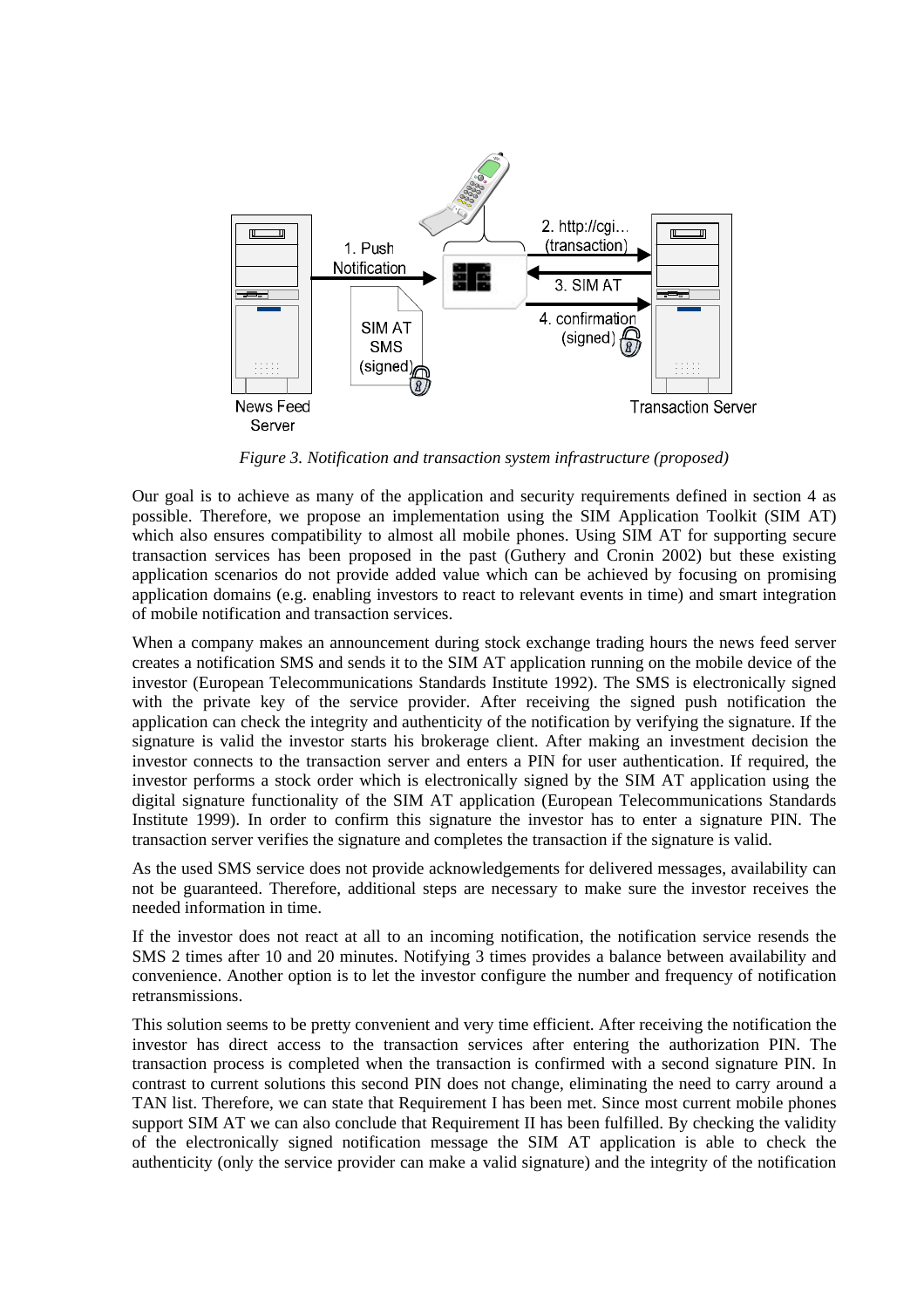message automatically. Moreover, notifications are resent if the investor shows no reaction. So we conclude that Requirement III has almost been fulfilled, as delivery can not be guaranteed.

By signing the transaction request the investor ensures the integrity of this request. It also guarantees that only the investor could have requested this transaction enabling accountability. Confidentiality can be provided by ciphering the data transfer between the brokerage client and the transaction server using WTLS, SSL or 3DES. As the server is the general server for web transactions, availability is comparable to the non-mobile case. So we can state that Requirement IV has been met.

The proposed solution has almost fulfilled the requirements that we defined in section 4. Therefore, we can corroborate our hypotheses 3 and 4, because the proposed solution provides better security and better integration of services than current solutions.

However, we must admit that the proposed solution only works with SIM-cards that have not entered the market yet. Consequently one could argue that mobile operators will not have any interest in providing more expensive SIM-cards equipped with a cryptographic coprocessor. On the other hand the mobile operator can expect an increase in traffic caused by notification and transaction services that possibly creates enough new revenue to finance the additional costs. Also the mobile operator could sell signature enabled SIM cards to early adopters at a higher price than normal SIMs and thereby pass on the additional costs to the investor. Furthermore, the mobile operator controls which applications can be run on the SIM. This enables him to charge the financial service provider for the mobile notification and transaction services providing a new source of revenue. This of course raises the question why the financial service providers should let the mobile operator participate on their revenue stream. By providing mobile information services and by also enabling the investor to make transactions based on these notifications they can expect an increase of financial transactions. Therefore, they can expect an increase of revenue that can be shared with other parties.

# **7 CONCLUSION AND OUTLOOK**

In this paper we focused on application domains of promising mobile brokerage services. Starting from the current range of mobile brokerage services we criticized the missing added value from these services ascribed to the fact that most of these services are reproductions of web-based online banking services. In consequence, these services do not utilize from their mobile ubiquity.

Therefore, we proposed to support private investors by notifying them about relevant market events which might have impact on their portfolios. In order to demonstrate these potentials we analyzed intraday stock price reactions which were caused by company announcements. We found out that these price reactions occur promptly and are completed within a time frame of several minutes. Our findings confirm the potential of the respective mobile notification services which provide relevant information supply that can not be accomplished by traditional online services in time. As investors would want to be able to react by performing portfolio transactions in time, we recommended an integration of mobile notification and transaction services. This integration can not be found in available concepts which seem to just concentrate on security requirements and neglect application requirements.

Therefore, we formulated security and application requirements which should be fulfilled by appropriate mobile brokerage services. After comparing these requirements with typical infrastructures available today, we found out that they are met only partly. Therefore, we proposed an alternative infrastructure concept using mobile signatures supported by the GSM Subscriber Identity Module (SIM) and the SIM Application Toolkit. We can show that our concept meets most of the postulated application and security requirements and definitely more than existing infrastructure concepts.

Furthermore, we showed that the proposed application infrastructure provides benefits for private investors, service providers and mobile network operators. This proposed infrastructure could also be